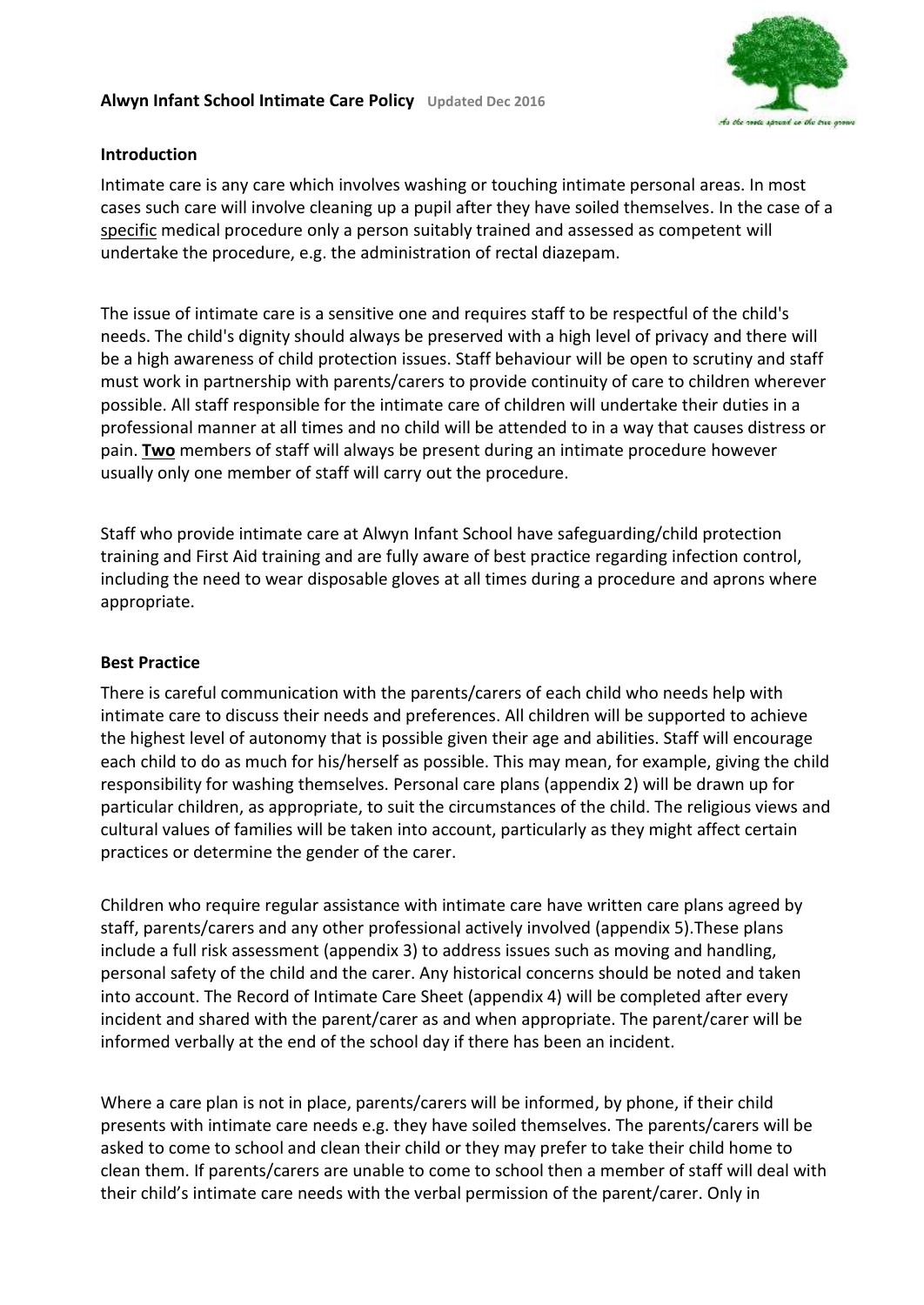exceptional circumstances will a child's intimate care needs be managed by members of staff without the parents/carers personal permission.

This policy is on the school website and all parents/carers should be aware that their child's intimate care needs will be managed by a member of staff, without their direct permission, if they cannot be contacted.

This policy should be read alongside the Child Protection Policy. If a member of staff has any concerns about physical changes in a child's presentation, e.g. unexplained marks and bruises they will immediately report concerns to the headteacher/deputy headteacher.

## **Changing facilities**

The dignity and privacy of the child should be paramount concern and an area, which can be made as private as possible should be used, however the procedure must be observed by the other member of staff.

If it is not possible to clean/change the child in a standing position a changing mat will be used on the floor. This is our recommended method of changing a child as it avoids the adult having to lift a child and possibly drop them or cause possible back injury and avoids the possibility of the child falling from a changing table.

Areas identified as suitable locations are:

The area in 'Little Alwyn' next to the shower in the children's toilets if appropriate or in the adult/accessible toilet.

## **Equipment provision**

Parents/carers have a role to play when their child is still wearing nappies/pull-ups. The parents/carers will provide nappies/pull-ups, disposal bags, wipes, changing mat etc. and will be informed of this responsibility. Alwyn is responsible for providing gloves, plastic aprons, and bags to dispose of any waste.

Clear processes, individual to the child will be agreed by the parents/carers and staff. Where changes of clothes are anticipated, parents/carers should provide these.

No creams should be used unless prescribed by a doctor and only administered as part of the child's care plan.

## **Health and Safety**

Staff will always wear gloves and may wear an apron when dealing with a child who is soiled or when changing a soiled nappy. All soiled waste will be placed in a disposable bag, which can be sealed/tied up. This bag will then be placed in a bin (complete with a liner) which is specifically designated for the disposal of such waste. The bin will be emptied on a daily basis as it can be collected as part of the usual refuse collection service as this waste is not classed as clinical waste.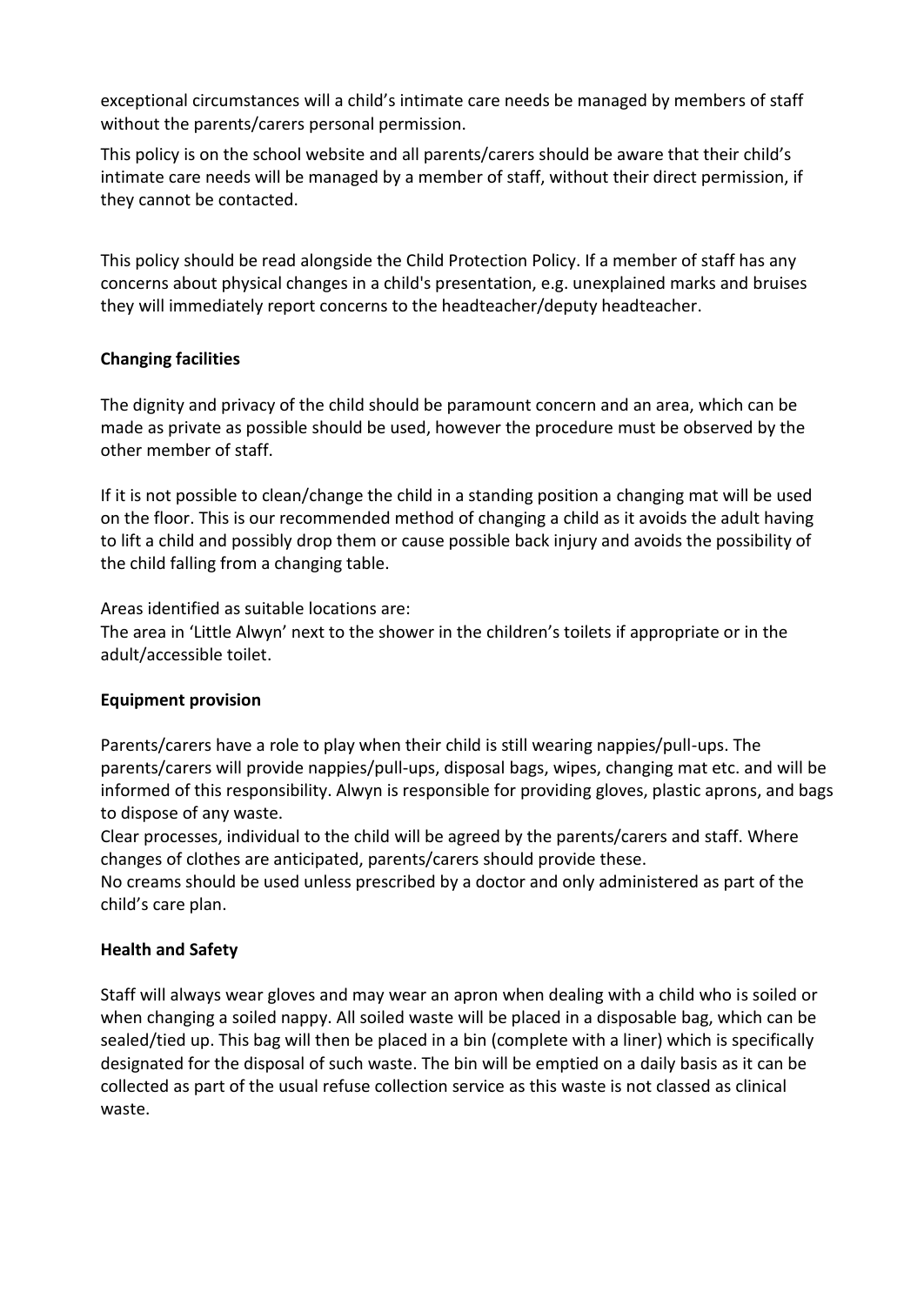## **Suggested Procedure for Changing a Nappy/Pull Ups/Soiled Pants**

- 1. Consider whether the child can be changed in a toilet cubicle (standing up).
- 2. Wash your hands.
- 3. Assemble the equipment.
- 4. Help the child onto the changing mat, if appropriate
- 5. Put on gloves. Put on apron if required.
- 6. Remove wet/ soiled nappy/pull-ups/clothes.
- 7. Fold the nappy/pull-ups/clothes inwards to cover faecal material and place into bags. Tie nappy/pull-up bag and place into designated covered bin with a disposable liner. Any clothes to be put into a bag and handed to the parent/carer at the end of the day.
- 8. Used wipes and gloves are to be disposed of in the designated covered bin with a disposable liner. The bin should be emptied at least once a day and the liner replaced.
- 9. Once the child has been changed and returned safely to their class, clean the changing area with a detergent spray or soap and water. Hands should be washed thoroughly after removing gloves as an additional precaution.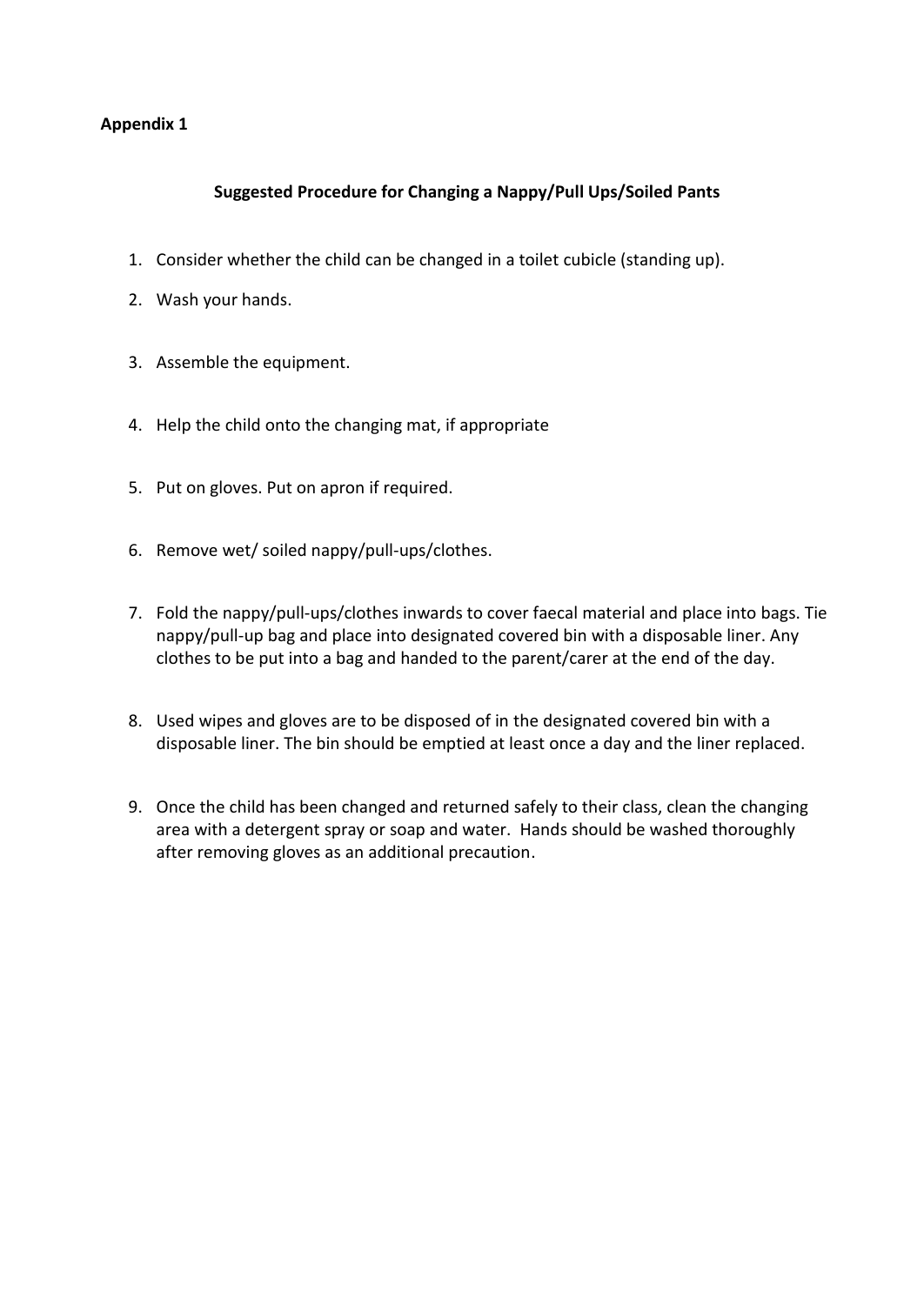## **Personal Care Plan for children wearing nappies/ pull-ups in school**

| Child's Name: | Class:     |
|---------------|------------|
| Completed by: | Signature: |

| Who will change the child?                                                                                                |
|---------------------------------------------------------------------------------------------------------------------------|
| How will the child be changed? E.g. standing in toilet cubicle, standing on shower tray, lying on<br>mat on the floor     |
| <b>Resources:</b><br>Nappies, pull-ups and wipes, disposal bags and changing mat will be provided by the                  |
| parent/carer.                                                                                                             |
| Gloves, aprons and large bags to dispose waste will be provided by Alwyn.                                                 |
| How the changing occasions will be recorded and communicated to the parent?<br>Record of Intimate Care Sheet - Appendix 5 |
| Any other comments/important information?                                                                                 |
|                                                                                                                           |
|                                                                                                                           |
|                                                                                                                           |
|                                                                                                                           |

This plan has been discussed with me and I agree to change my child at the last possible moment before he/ she comes to school, provide the resources indicated above and encourage my child's participation in toileting procedures at home as appropriate and where possible.

Signed:  $\Box$ 

Parent/ Carer's Full Name: \_\_\_\_\_\_\_\_\_\_\_\_\_\_\_\_\_\_\_\_\_\_\_\_\_\_\_\_\_\_\_\_\_\_\_\_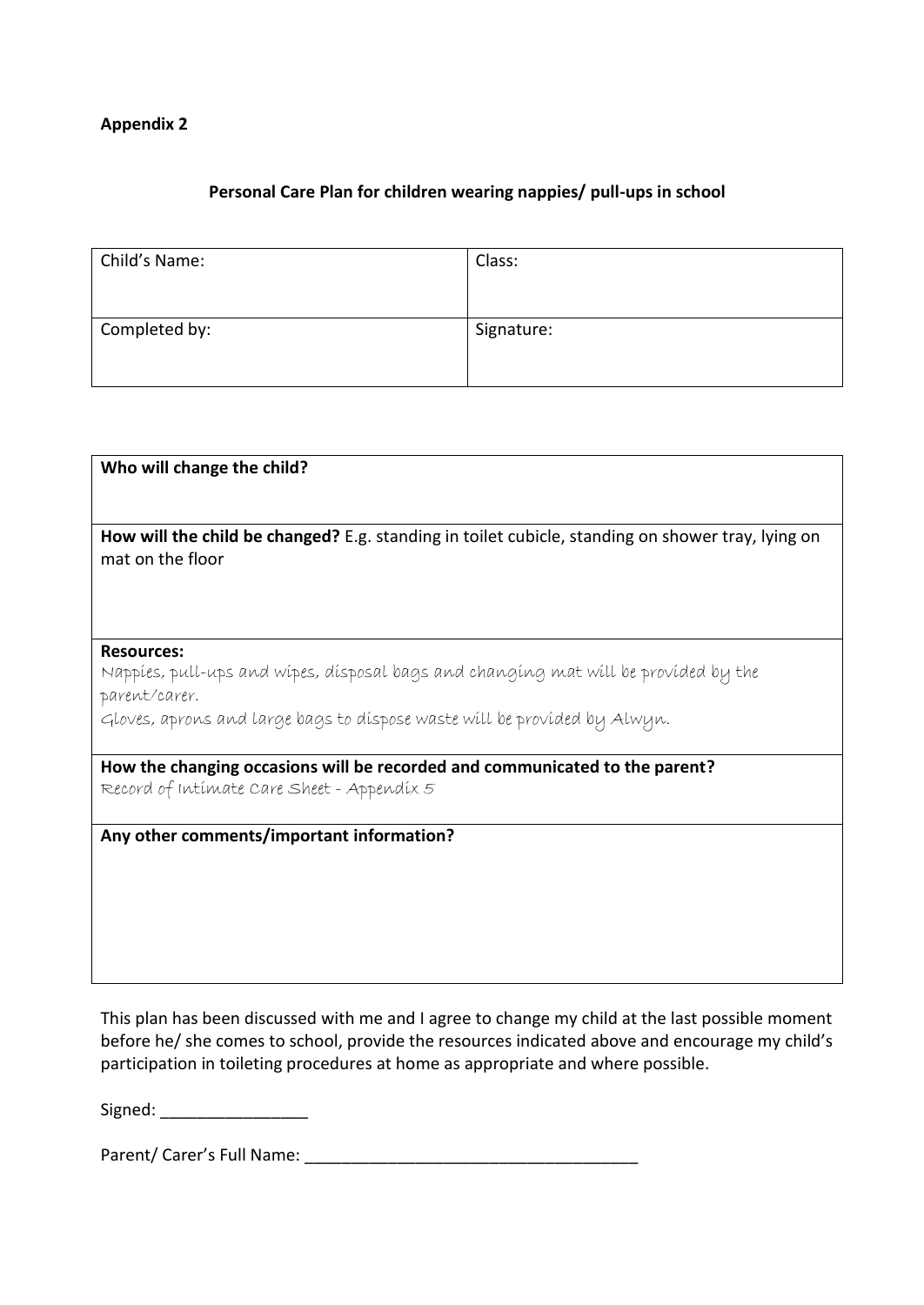#### **Risk Assessment**

| Child's Name:                                                                                                | Yes/No | Comments |
|--------------------------------------------------------------------------------------------------------------|--------|----------|
| Does weight /size/ shape of pupil present a risk?                                                            |        |          |
| Does moving and handling present a risk?                                                                     |        |          |
| Does communication present a risk?                                                                           |        |          |
| Does comprehension present a risk?                                                                           |        |          |
| Is there a history of child protection concerns?                                                             |        |          |
| Are there any medical considerations? Including<br>pain / discomfort?                                        |        |          |
| 8. Does behaviour present a risk?                                                                            |        |          |
| 9. Is staff capability a risk e.g.back injury /<br>pregnancy?                                                |        |          |
| Are there any risks concerning individual pupil<br>capability e.g. fragile bones, head control,<br>epilepsy? |        |          |
| Are there any environmental risks?                                                                           |        |          |
| <b>Anything else??</b>                                                                                       |        |          |

**Date:** 

**Signed:**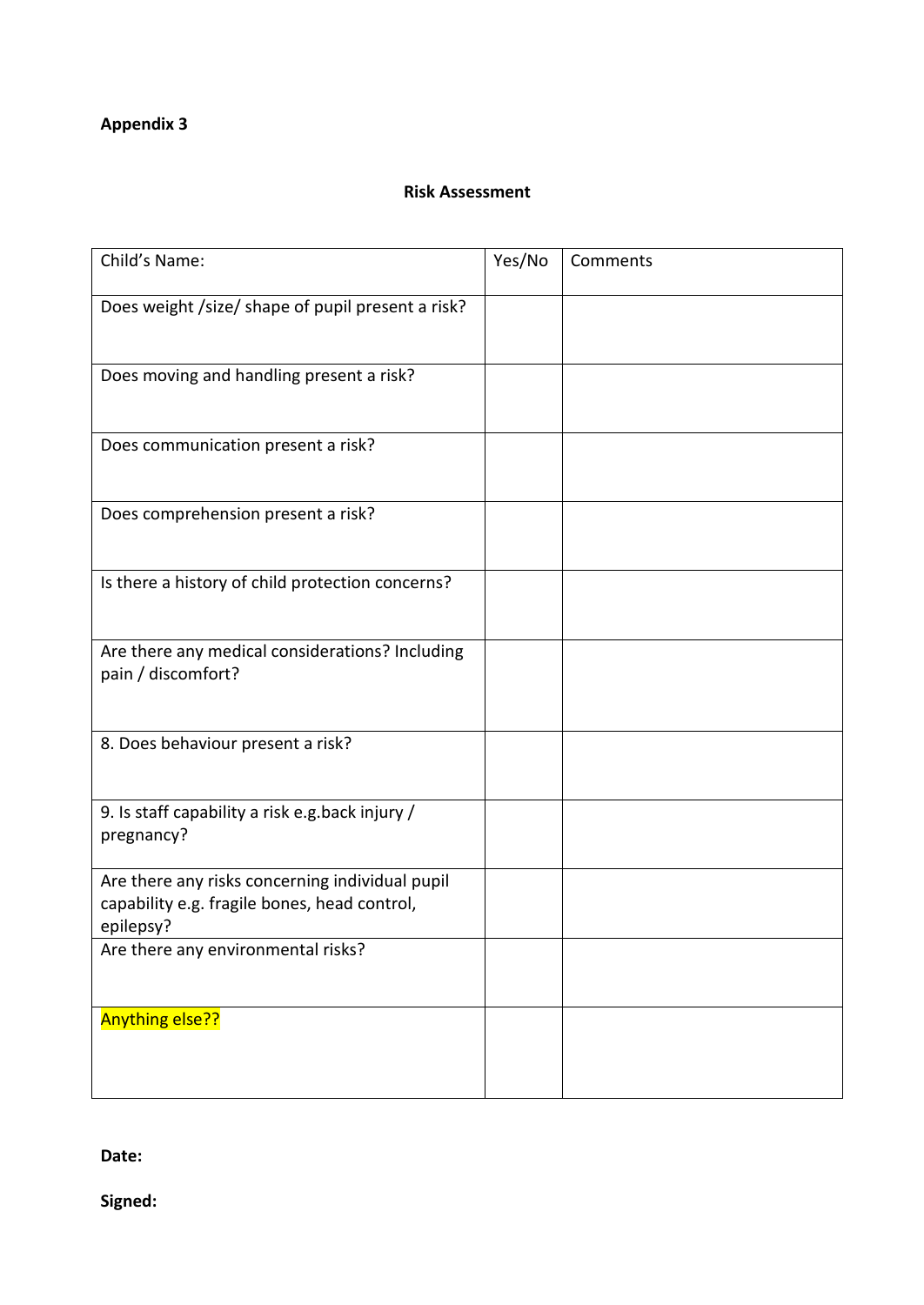# **Record of Intimate Care Sheet**

#### **Child's Name: Class:**

| Date | <b>Time</b> | Procedure | Staff name &<br>signature | <b>Second staff</b><br>name &<br>signature |
|------|-------------|-----------|---------------------------|--------------------------------------------|
|      |             |           |                           |                                            |
|      |             |           |                           |                                            |
|      |             |           |                           |                                            |
|      |             |           |                           |                                            |
|      |             |           |                           |                                            |
|      |             |           |                           |                                            |
|      |             |           |                           |                                            |
|      |             |           |                           |                                            |
|      |             |           |                           |                                            |
|      |             |           |                           |                                            |
|      |             |           |                           |                                            |
|      |             |           |                           |                                            |
|      |             |           |                           |                                            |
|      |             |           |                           |                                            |
|      |             |           |                           |                                            |
|      |             |           |                           |                                            |